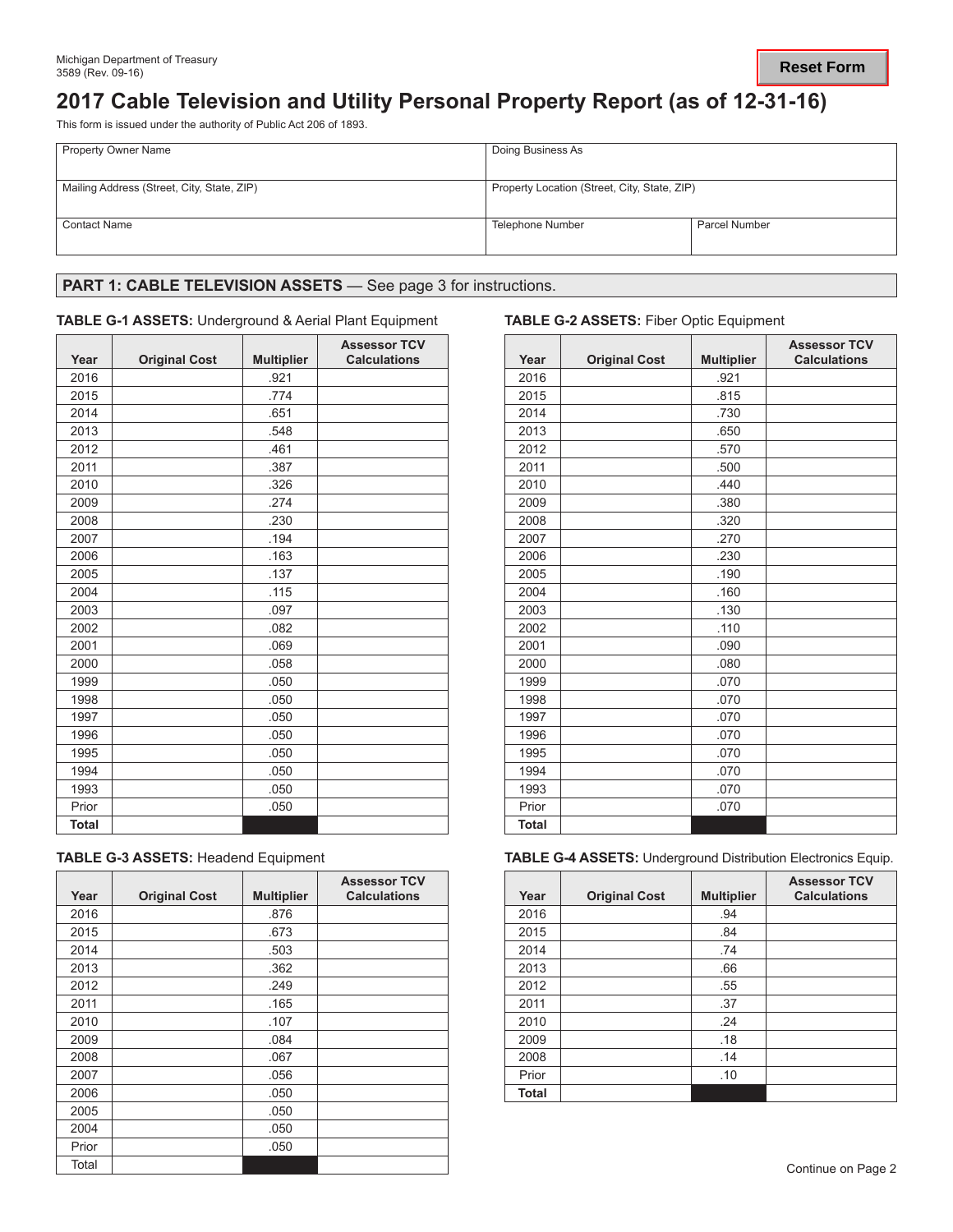| Year  | <b>Original Cost</b> | <b>Multiplier</b> | <b>Assessor TCV</b><br><b>Calculations</b> |
|-------|----------------------|-------------------|--------------------------------------------|
| 2016  |                      | .94               |                                            |
| 2015  |                      | .84               |                                            |
| 2014  |                      | .74               |                                            |
| 2013  |                      | .66               |                                            |
| 2012  |                      | .55               |                                            |
| 2011  |                      | .45               |                                            |
| 2010  |                      | .34               |                                            |
| 2009  |                      | .30               |                                            |
| 2008  |                      | .25               |                                            |
| 2007  |                      | .15               |                                            |
| 2006  |                      | .15               |                                            |
| 2005  |                      | .15               |                                            |
| 2004  |                      | .15               |                                            |
| Prior |                      | .15               |                                            |
| Total |                      |                   |                                            |

### **TABLE G-5 ASSETS:** Aerial Distribution Electronics Equip.

# **PART 2: UTILITY ASSETS** — See page 3 for instructions.

| Year  | <b>Original Cost</b> | <b>Multiplier</b> | <b>Assessor TCV</b><br><b>Calculations</b> | Year         |  |
|-------|----------------------|-------------------|--------------------------------------------|--------------|--|
| 2016  |                      | .93               |                                            | 2016         |  |
|       |                      |                   |                                            |              |  |
| 2015  |                      | .87               |                                            | 2015         |  |
| 2014  |                      | .81               |                                            | 2014         |  |
| 2013  |                      | .76               |                                            | 2013         |  |
| 2012  |                      | .71               |                                            | 2012         |  |
| 2011  |                      | .67               |                                            | 2011         |  |
| 2010  |                      | .63               |                                            | 2010         |  |
| 2009  |                      | .59               |                                            | 2009         |  |
| 2008  |                      | .55               |                                            | 2008         |  |
| 2007  |                      | .51               |                                            | 2007         |  |
| 2006  |                      | .47               |                                            | 2006         |  |
| 2005  |                      | .43               |                                            | 2005         |  |
| 2004  |                      | .39               |                                            | 2004         |  |
| 2003  |                      | .35               |                                            | 2003         |  |
| 2002  |                      | .32               |                                            | 2002         |  |
| Prior |                      | .32               |                                            | Prior        |  |
| Total |                      |                   |                                            | <b>Total</b> |  |

|  |  |  |  |  | <b>TABLE J ASSETS: Gas Transmission</b> |
|--|--|--|--|--|-----------------------------------------|
|--|--|--|--|--|-----------------------------------------|

|       |                      |                   | <b>Assessor TCV</b> |       |                      |                |
|-------|----------------------|-------------------|---------------------|-------|----------------------|----------------|
| Year  | <b>Original Cost</b> | <b>Multiplier</b> | <b>Calculations</b> | Year  | <b>Original Cost</b> | <b>Multipl</b> |
| 2016  |                      | .97               |                     | 2016  |                      | .99            |
| 2015  |                      | .91               |                     | 2015  |                      | 1.00           |
| 2014  |                      | .86               |                     | 2014  |                      | 1.01           |
| 2013  |                      | .81               |                     | 2013  |                      | 1.02           |
| 2012  |                      | .76               |                     | 2012  |                      | 1.03           |
| 2011  |                      | .71               |                     | 2011  |                      | 1.04           |
| 2010  |                      | .67               |                     | 2010  |                      | 1.05           |
| 2009  |                      | .63               |                     | 2009  |                      | 1.06           |
| 2008  |                      | .59               |                     | 2008  |                      | 1.08           |
| 2007  |                      | .56               |                     | 2007  |                      | 1.10           |
| 2006  |                      | .53               |                     | 2006  |                      | 1.12           |
| 2005  |                      | .51               |                     | 2005  |                      | 1.14           |
| 2004  |                      | .49               |                     | 2004  |                      | 1.16           |
| 2003  |                      | .47               |                     | 2003  |                      | 1.18           |
| 2002  |                      | .45               |                     | 2002  |                      | 1.20           |
| Prior |                      | .45               |                     | Prior |                      | 1.20           |
| Total |                      |                   |                     | Total |                      |                |
|       |                      |                   |                     |       |                      |                |

### **TABLE H ASSETS:** Gas Distribution **TABLE I ASSETS:** Electric Transmission and Distribution

| <b>Assessor TCV</b><br><b>Calculations</b> | Year         | <b>Original Cost</b> | <b>Multiplier</b> | <b>Assessor TCV</b><br><b>Calculations</b> |
|--------------------------------------------|--------------|----------------------|-------------------|--------------------------------------------|
|                                            | 2016         |                      | .96               |                                            |
|                                            | 2015         |                      | .93               |                                            |
|                                            | 2014         |                      | .90               |                                            |
|                                            | 2013         |                      | .86               |                                            |
|                                            | 2012         |                      | .82               |                                            |
|                                            | 2011         |                      | .78               |                                            |
|                                            | 2010         |                      | .74               |                                            |
|                                            | 2009         |                      | .70               |                                            |
|                                            | 2008         |                      | .67               |                                            |
|                                            | 2007         |                      | .64               |                                            |
|                                            | 2006         |                      | .61               |                                            |
|                                            | 2005         |                      | .58               |                                            |
|                                            | 2004         |                      | .55               |                                            |
|                                            | 2003         |                      | .52               |                                            |
|                                            | 2002         |                      | .50               |                                            |
|                                            | Prior        |                      | .50               |                                            |
|                                            | <b>Total</b> |                      |                   |                                            |

### **TABLE K ASSETS: Fluid Pipeline**

| <b>Assessor TCV</b><br><b>Calculations</b> | Year         | <b>Original Cost</b> | <b>Multiplier</b> | <b>Assessor TCV</b><br><b>Calculations</b> |
|--------------------------------------------|--------------|----------------------|-------------------|--------------------------------------------|
|                                            | 2016         |                      | .99               |                                            |
|                                            | 2015         |                      | 1.00              |                                            |
|                                            | 2014         |                      | 1.01              |                                            |
|                                            | 2013         |                      | 1.02              |                                            |
|                                            | 2012         |                      | 1.03              |                                            |
|                                            | 2011         |                      | 1.04              |                                            |
|                                            | 2010         |                      | 1.05              |                                            |
|                                            | 2009         |                      | 1.06              |                                            |
|                                            | 2008         |                      | 1.08              |                                            |
|                                            | 2007         |                      | 1.10              |                                            |
|                                            | 2006         |                      | 1.12              |                                            |
|                                            | 2005         |                      | 1.14              |                                            |
|                                            | 2004         |                      | 1.16              |                                            |
|                                            | 2003         |                      | 1.18              |                                            |
|                                            | 2002         |                      | 1.20              |                                            |
|                                            | Prior        |                      | 1.20              |                                            |
|                                            | <b>Total</b> |                      |                   |                                            |